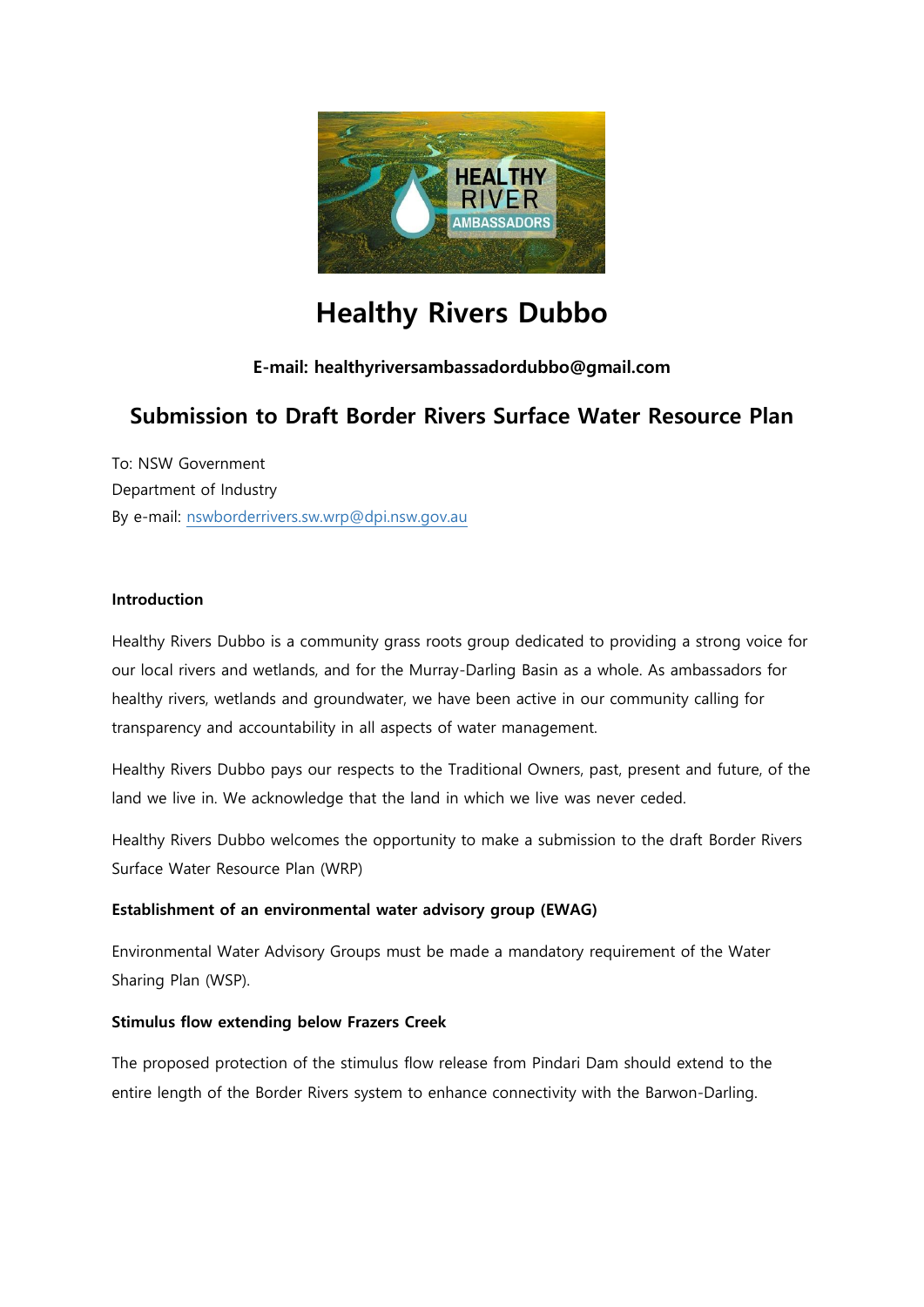#### **Stimulus flow—changing the timing to allow more flexibility**

Healthy Rivers Dubbo supports more flexibility in the timing of the stimulus flow release, to enhance environmental outcomes.

#### **Incorporation of floodplain harvesting (regulated river) access licences**

The free capture of floodwater for irrigation use is a key issue in the Border Rivers. The cumulative environmental impacts of floodplain harvesting (FPH) must be assessed. It is critical that the volume of floodplain harvesting in the Border Rivers is calculated. This water sharing plan should not be on exhibition for comment with this information missing.

Healthy Rivers Dubbo is following the development of the NSW Floodplain Harvesting Policy, and will continue to attend public consultations on FPH, and make submissions outlining our many concerns. The serious concerns we have about FPH include but are not limited to –

- the lack of assessment of the historic cumulative environmental impact of FPH on downstream rivers and wetlands;
- a lack of evidence that FPH will be accurately capped to 93/94 levels of development;
- the disproportionate carryover provisions up to 500% for FPH that will allow large annual allowances to accrue, negatively impacting on Planned Environmental Water by reducing water available for downstream rivers and wetlands.

#### **Connectivity**

It is very important for native fish and all aquatic life in that our northern basin rivers connect to the Barwon Darling River. There must be a clause in the unregulated WSP that mandates connection.

The protection of only 25% of natural flows from extraction through supplementary licences should be increased, so that a higher volume of natural flows connect with the Barwon-Darling.

#### **Protection of Environmental Water**

There must be clear rules to protect environmental water from extraction. It is unacceptable that the water sharing plan was placed on exhibition for public comment without the finalisation of rules to protect environmental water.

All environmental water ('planned' and 'held' under entitlement) must be protected within and between valleys, including over state borders (as per recommendation 10 and 11 of the MDBA's Murray-Darling Basin Water Compliance Review, Recommendation 10 of the independent Review Panel's report (Nov 2017), and Chapter 5 of the Independent investigation into NSW water management and compliance interim report (Ken Matthews, Sept 2017).)